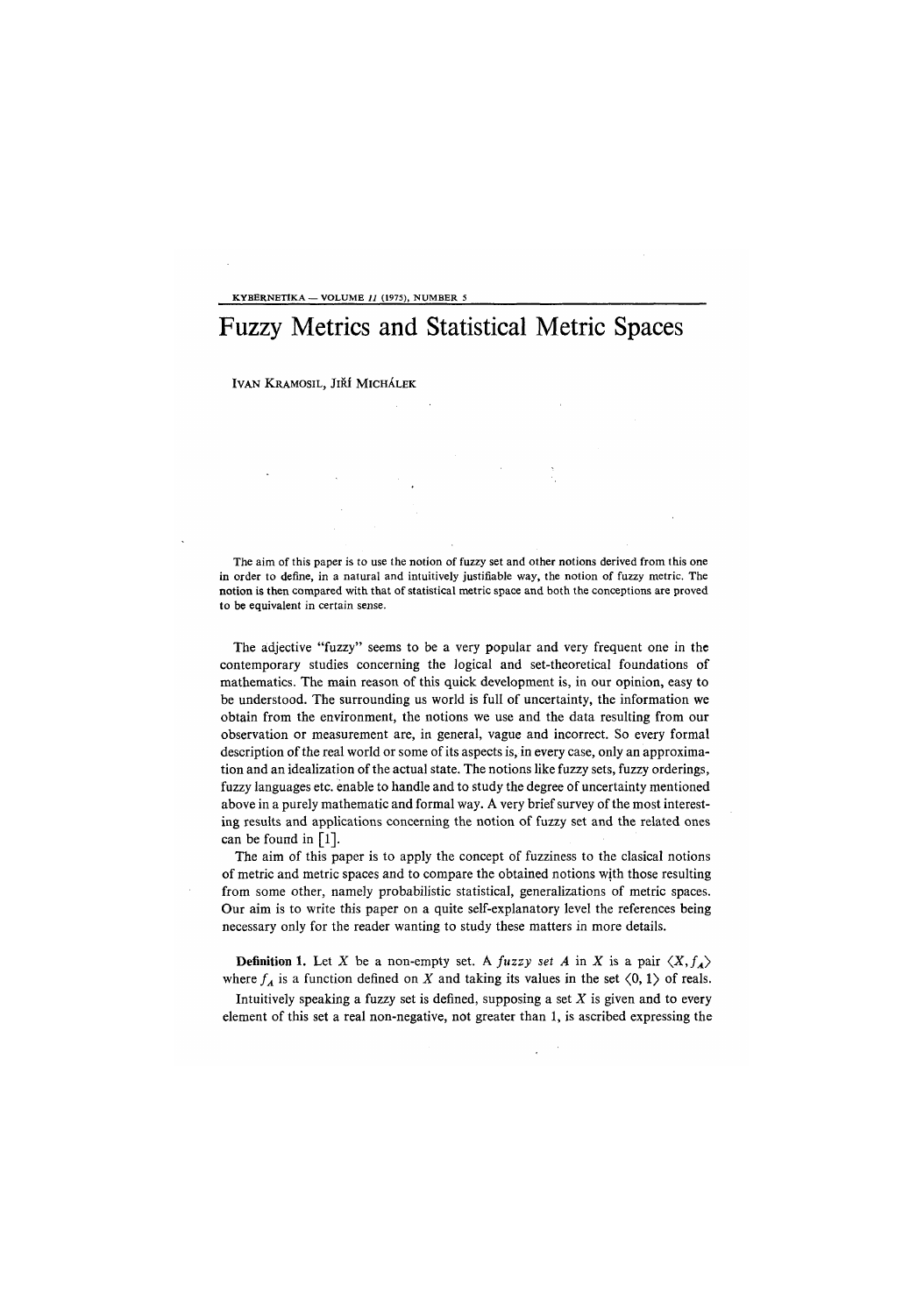degree or the likelihood of the membership of this element in the considered fuzzy set. The sets in the "classical" sense can be considered as a special case of fuzzy sets, especially those for which  $f_A$  takes only values 0 or 1, as in this case  $f_A$  reduces to a characteristic function defining a subset of the set  $X$ . Therefore  $f_A$  is usually called the *(generalized) characteristic function* of the fuzzy set *A* in *X.* 

In the following the basic set *X* is considered to be fixed, so instead "fuzzy set in  $X''$  only the term "fuzzy set" will be used,  $f_A$  being an exhaustive characteristic of the fuzzy set *A*.

**Definition 2.** The binary relations of equality  $(=)$  and inclusion  $(=)$ , unary operation of forming the complement and binary operations of forming the union and intersection ( $\cup$ ,  $\cap$ ) for fuzzy sets are defined as follows:

(1) 
$$
A = B, \text{ if for all } x \in X \quad f_A(x) = f_B(x),
$$

(2) 
$$
f_{A^c}(x) = 1 - f_A(x) \text{ for all } x \in X,
$$

(3)  $A \subset B$ , if  $f_A(x) \leq f_B(x)$  for all  $x \in X$ ,

(4) 
$$
f_{A\cup B}(x) = \text{Max}(f_A(x), f_B(x)) \text{ for all } x \in X,
$$

(5) 
$$
f_{A \cap B}(x) = \text{Min} (f_A(x), f_B(x)) \text{ for all } x \in X.
$$

Clearly, these relations and operations are a generalization of those set-theoretic ones and reduce to them supposing  $f_A$ ,  $f_B$  take only the values 0 or 1. As an illustration, the well-known de Morgan laws are valid even for fuzzy sets. Actually,

$$
(A \cup B)^c = A^c \cap B^c,
$$
  

$$
1 - \text{Max}(f_A, f_B) = \text{Min}(1 - f_A, 1 - f_B)
$$

and

as

$$
(A \cap B)^c = A^c \cup B^c
$$

as

$$
1 - \text{Min}(f_A, f_B) = \text{Max}(1 - f_A, 1 - f_B).
$$

**Lemma 1.** Let *A*, *B* be fuzzy sets. Then  $A = B$  if and only if the systems of sets

$$
\mathcal{S}_A = \left\{ \{x \colon x \in X, f_A(x) < \alpha \}, \alpha \in (0, 1) \right\},\
$$

$$
\mathcal{S}_B = \left\{ \{x \colon x \in X, f_B(x) < \alpha \}, \alpha \in (0, 1) \right\}
$$

are identical for every  $\alpha \in (0, 1)$ .

337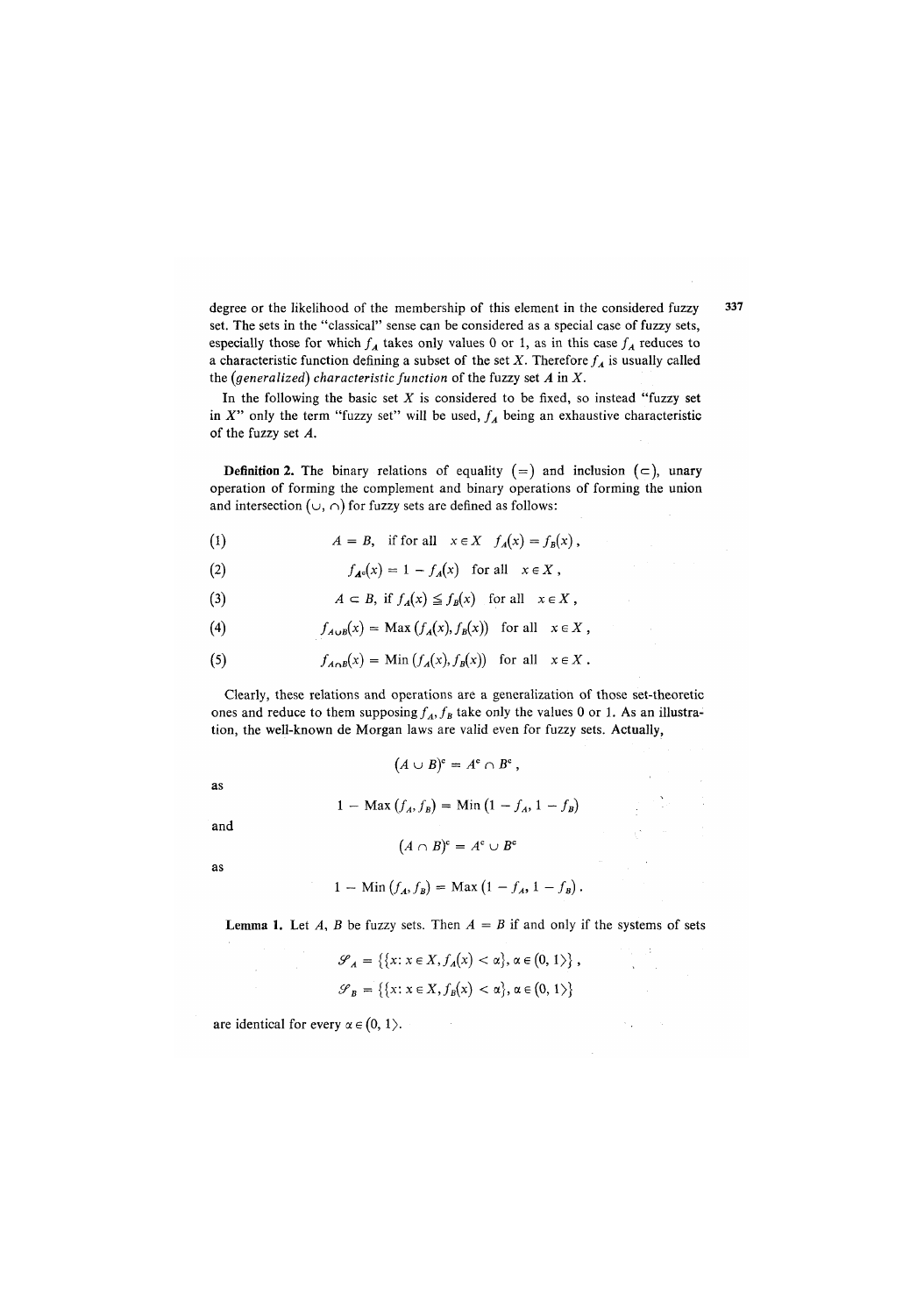338 Proof. If  $A = B$ , then for all  $x \in X$ ,  $f_A(a) = f_B(x)$ , so for  $\alpha \in \{0, 1\}$ 

$$
\{x \colon x \in X, f_A(x) < \alpha\} = \{x \colon x \in X, f_B(x) < \alpha\},
$$

which implies the identity of  $\mathscr{S}_A$  and  $\mathscr{S}_B$ . In the opposite direction equality  $\mathscr{S}_A = \mathscr{S}_B$ assures  $f_A(x) = f_B(x)$  for all  $x \in X$ , hence  $A = B$ . Q. E. D.

This assertion enables to characterize a fuzzy set *A* up to relation of equality of fuzzy sets by the system  $\mathcal{S}_A$  of classical sets.

The notion of fuzzy set can be directly extended in such a way that the notions of fuzzy relation and fuzzy function will be obtained. A "classical" n-ary relation *R*  defined on the set *X* is clearly defined by a subset of the Cartesian product *X",* namely by the subset of those *n*-tuples of elements of X, for which relation  $R(x_1, x_2, \ldots, x_n)$ holds.

**Definition 3.** An *n*-ary fuzzy relation *R* in the set *X* is a fuzzy set in the set  $X<sup>n</sup>$ , i.e. it is a pair  $\langle X^n, f_R \rangle$ , where  $f_R$  maps the *n*-tuples of elements of X into  $\langle 0, 1 \rangle$ .

Again, considering only the function on  $X<sup>n</sup>$ , the values of which are only 0 or 1, the notion of fuzzy relation reduces to that of "classical" relation.

Now, it is the very time for us to concern our attention to the notion of metric and metric spaces. We shall start from the well-known definition of usual metric.

**Definition 4.** Metric  $\varrho$  on the set  $X$  is a function defined on the Cartesian product  $X \times X$  and taking its values in the set  $E_1$  of reals such that the following conditions are valid:

- (1)  $\varrho(x, y) \ge 0$  for all  $x, y \in X$  (positivity),
- (2)  $\varrho(x, y) = 0$  if and only if  $x = y, x, y \in X$  (identity),
- (3)  $\varrho(x, y) = \varrho(y, x)$  for all  $x, y \in X$  (symmetry),
- (4)  $\varrho(x, z) \leq \varrho(x, y) + \varrho(y, z)$  for all  $x, y, z \in X$  (triangle inequality).

It is well-known fact that in practice when measuring a distance we are not able, in general, to measure it precisely. This can be explicitly seen from the fact that measuring several times the same distance the results may differ. Usually the average value is taken as an appropriate approximation in such a case. There are at least two approaches enabling to describe and to handle somehow this situation. The first, probabilistic and statistical approach has been developed already for many years; a brief survey can be found in [2]. The other, fuzzy approach, will be explained later, it seems to be, as far as the authors know, an original one.

The probabilistic approach is based on the idea that the distance  $d(x, y)$  of two points x, y is an actually existing real number, however, it is, in general, beyond our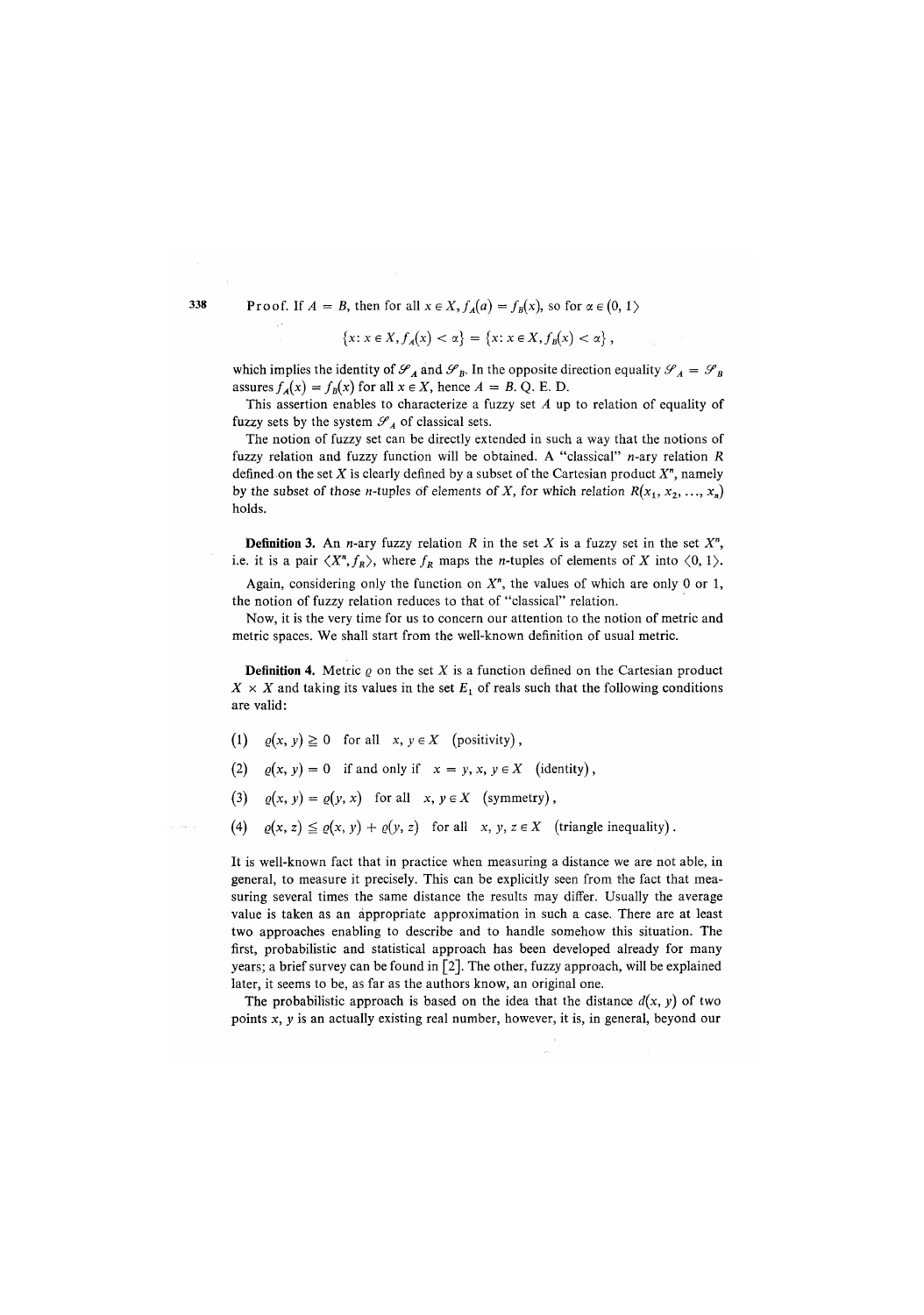powers and abilities to obtain its precise value. Our attempts to measure this distance 339 are, from probabilistic point of view, nothing else than random experiment that can be formally described by random variables. If some conditions are satisfied (e.g. if these random experiments are independent and can be repeated potentially infinite many times) we are able, for every positive  $\varepsilon$ ,  $\delta$ , to obtain a real  $d_0$  such that the sentence "with a probability at least  $1 - \varepsilon$  the distance  $d(x, y)$  differs from  $d_0$  by less than  $\delta$  "will be valid. And the sentence of this type is the maximum we are able to obtain, no other information concerning the value  $d(x, y)$  is obtainable.

From this intuitive explanation follows that any actually obtained value representing, in some measure, the value  $d(x, y)$  is, in fact, a value taken by a random variable and can be, therefore, characterized by its distribution function. So the following definition seems to be quite understandable.

**Definition 5.** A statistical metric space over the set X is a pair  $\langle X, \mathcal{F} \rangle$  where  $\mathcal{F}$ is a mapping ascribing to every pair *x, y* of elements from *X* a distribution function  $\mathscr{F}(x, y)$  (.) (denoted also  $F_{xy}(.)$ ) under the condition that the following is valid:

- (1)  $F_{xy}(\lambda) = 1$  for all  $\lambda > 0$  if and only if  $x = y, x, y \in X$ ,
- $(2)$   $F_{xy}(0) = 0$  for all  $x, y \in X$ ,
- (3)  $F_{xy}(\lambda) = F_{yx}(\lambda)$  for all  $x, y \in X, \lambda \in (-\infty, \infty)$ ,
- (4) If  $F_{xy}(\lambda) = 1$  and  $F_{yz}(\mu) = 1$ , then  $F_{xz}(\lambda + \mu) = 1$ .

Considering the value  $F_{xy}(\lambda)$  as the probability that the obtained value of distance is smaller than  $\lambda$  the conditions  $(1) - (3)$  of the foregoing definition can be seen to be direct generalizations of positivity, identity and symmetry conditions in the definition of "usual" metric. As far as the triangle inequality is considered the situation is not so simple. Condition (4) expresses the weakest request, namely: if we are sure that  $d(x, y)$  is smaller than  $\lambda$  and if we are sure, at the same time, that  $d(y, z)$  is smaller than  $\mu$ , then we can be sure that  $d(x, z)$  is smaller than  $\lambda + \mu$ . Clearly, a demand of such a type must be admitted as its ommiting could lead to a contradiction with the usual definition of metric, which ought to be embeddable in our definition of statistical metric spaces supposing the distributions *Fxy* are those concentrated in one point. For more details concerning this case see [3].

However, from the other side there are many reasons supporting the opinion that this extension of the triangle inequality is too weak to lead to some interesting results. Some discussion concerning this problem can be found in [2]. Probably, the most serious objection concerns the fact, that the triangle inequality generalized in such a way does not bring any limitation for those values of  $\lambda$ , for which  $F_{xy}(\lambda) < 1$ , being for this case vacuously satisfied. If, e.g.,  $F_{xy}(\lambda) < 1$  for any  $x, y \in X$ ,  $\lambda \in (-\infty, \infty)$ (and this is, in general, the case), then triangle inequality is an empty, tautological,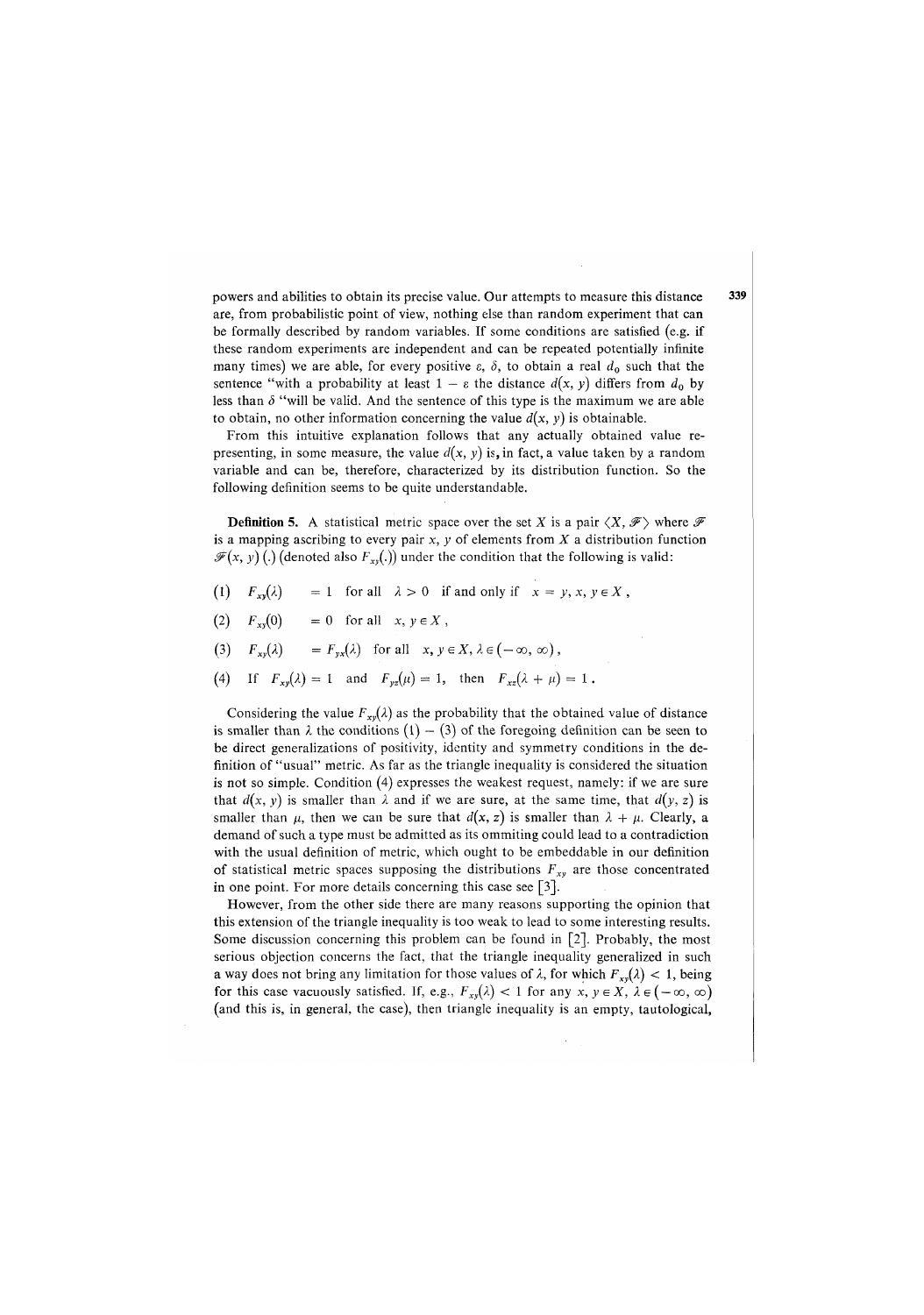condition. In the paper [3] it is proved that for every statistical metric space there exists a function  $T_F$  defined by the following equality:

 $T_F(a, b) = \inf (F_{xy}(\lambda + \mu) : F_{yz}(\lambda) \ge a, F_{yz}(\mu) \ge b).$ 

This function  $T_F$  is defined on Cartesian product  $\langle 0, 1 \rangle \times \langle 0, 1 \rangle$  and, taking its values in the interval  $(0, 1)$ , satisfies the following conditions:

- (1)  $T_F(a, b) \leq T_F(c, d)$  for  $a \leq c, b \leq d$ ,
- (2)  $T_F(a, b) = T_F(b, a)$ ,
- (3)  $T_r(1, 1) = 1$ ,
- (4)  $T_F(F_{xz}(\lambda), F_{yz}(\mu)) \leq F_{xy}(\lambda + \mu).$

This way of reasoning gave arise the concept of Menger space.

**Definition 6.** Menger space is a pair  $\langle X, \mathcal{F} \rangle$  satisfying the same conditions as statistical metric spaces the condition (4) being replaced by the following one:

(4M)  $F_{xy}(\lambda + \mu) \geq T(F_{xz}(\lambda), F_{yz}(\mu))$  for all  $x, y, z \in X$ ,  $\lambda, \mu \in (-\infty, +\infty)$ ,

where *T* is a binary real function satisfying for all *a*, *b*, *c*,  $d \in \langle 0, 1 \rangle$ 

(a) 
$$
T(a, 1) = a
$$
,  $T(0, 0) = 0$ 

(b) 
$$
T(a, b) \leq T(c, d) \text{ for } a \leq c, b \leq d
$$

(c) 
$$
T(a, b) = T(b, a)
$$

(d) 
$$
T(a, T(b, c)) = T(T(a, b), c).
$$

The fuzzy approach to the notion of distance follows from the idea that the distance between two points is not an actually existing real number which we have to find or to approximate, but that it is a fuzzy notion, i.e. the only way in which the distance in question can be described is to ascribe some values from  $(0, 1)$  to various sentences proclaiming something concerning this distance. Namely, in the following we shall limit ourseselves to the assertions claiming the considering distance to be smaller than an a priori given real. As a justification for this limitation can serve the following assertion.

**Lemma 2.** A metric  $\varrho$  on the set  $X$  is uniquely determined by the following relation  $R_e \subset X \times X \times E_1$ : for all  $x, y \in X$ ,  $\lambda \in E_1$  relation  $R_e(x, y, \lambda)$  is valid if and only if  $\varrho(x, y) < \lambda$ .

340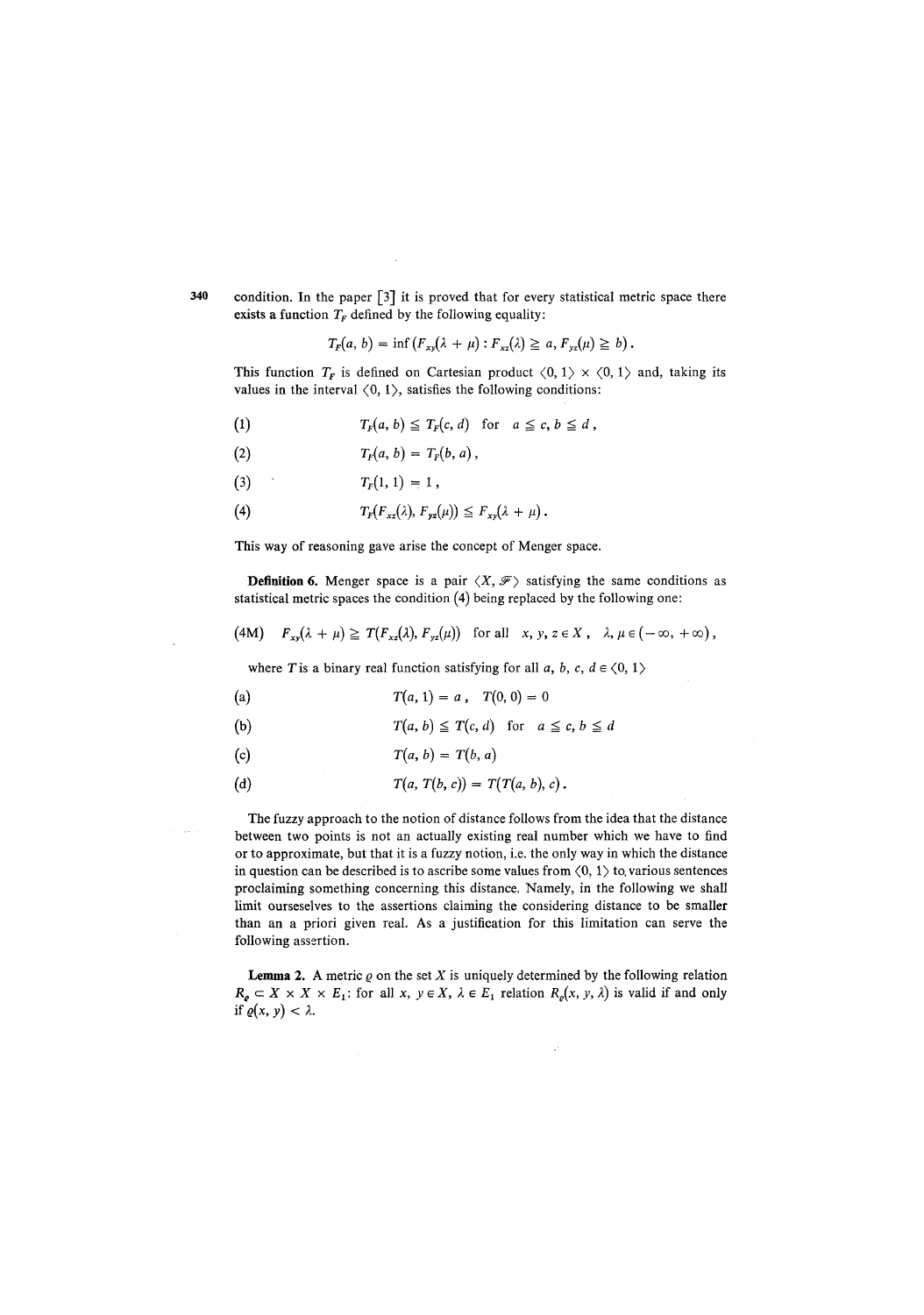Proof. Let  $\varrho_1, \varrho_2$  be two different metrics on *X*. Then there exists at least one 34 pair  $\langle x, y \rangle \in X \times X$  such that  $\varrho_1(x, y) + \varrho_2(x, y)$ , suppose  $\varrho_1(x, y) < \varrho_2(x, y)$ . Then

$$
\langle x, y, \varrho_2(x, y) \rangle \in R\varrho_1, \text{ but }
$$

 $\langle x, y, \varrho_2(x, y) \rangle \notin R\varrho_2$ , i.e.  $R\varrho_1 \neq R\varrho_2$ . Q. E. D.

This assertion leads directly to the following definition.

Definition 7. Fuzzy metric *R* on the set *X* is a fuzzy set in the Cartesian product  $X \times X \times E_1$  the characteristic function  $f_R$  of which satisfies:

- (1)  $f_R(x, y, \lambda) = 0$  for all  $x, y \in X$  and all  $\lambda \leq 0$ ,
- (2)  $f_R(x, y, \lambda) = 1$  for  $\lambda > 0$  if and only if  $x = y$ ,
- (3)  $f_R(x, y, \lambda) = f_R(y, x, \lambda)$  for all  $x, y \in X$  and all  $\lambda \in E_1$ ,
- (4)  $f_R(x, z, \lambda + \mu) \geq S(f_R(x, y, \lambda), f_R(y, z, \mu))$ , where S is a measurable binary real function defined on  $\langle 0, 1 \rangle \times \langle 0, 1 \rangle$  taking its values in  $\langle 0, 1 \rangle$  and such that  $S(1, 1) = 1$ ,

(5)  $f_R(x, y, \lambda)$  is for every pair  $\langle x, y \rangle \in X \times X$  a left-continuous and non-decreasing function of  $\lambda$  such that  $\lim f_R(x, y, \lambda) = 1$ , if  $\lambda \to \infty$ .

All the conditions mentioned in the foregoing Definition 7 seem to have a quite natural interpretation. Conditions  $(1) - (3)$  generalize the conditions of identity, non-negativity and symmetry in the usual definition of metric. These conditions express also the fact that the properties of identity, non-negativity and symmetry are generalized, but are not subjected to some fuzziness or uncertainty, only the values of distances are fuzzy notions. Clearly, replacing (2) by

(2') 
$$
f_R(x, x, \lambda) = 1 \text{ for all } x \in X \text{ and } \lambda > 0
$$

we would obtain the notion of fuzzy pseudo-metric.

Condition (4) expresses probably the most weak form of the triangle inequality saying that the likelihood of the fact that the distance between *x* and z is smaller than  $\lambda + \mu$  is a function of likelihoods of the two particular assertions under the condition that if we are sure that  $\varrho(x, y) < \lambda$  and  $\varrho(y, z) < \mu$  we can be also sure that  $\rho(x, z) < \lambda + \mu$ . Of course, this condition may be subjected to the same criticism as in the case of the statistical metric spaces and it is possible to modify our definition of fuzzy metric supposing S satisfies some more conditions.

Finally, (5) expresses the fact that if we believe, in certain degree, that a distance is beyond a limit, we believe also, in the same or greater degree, that this distance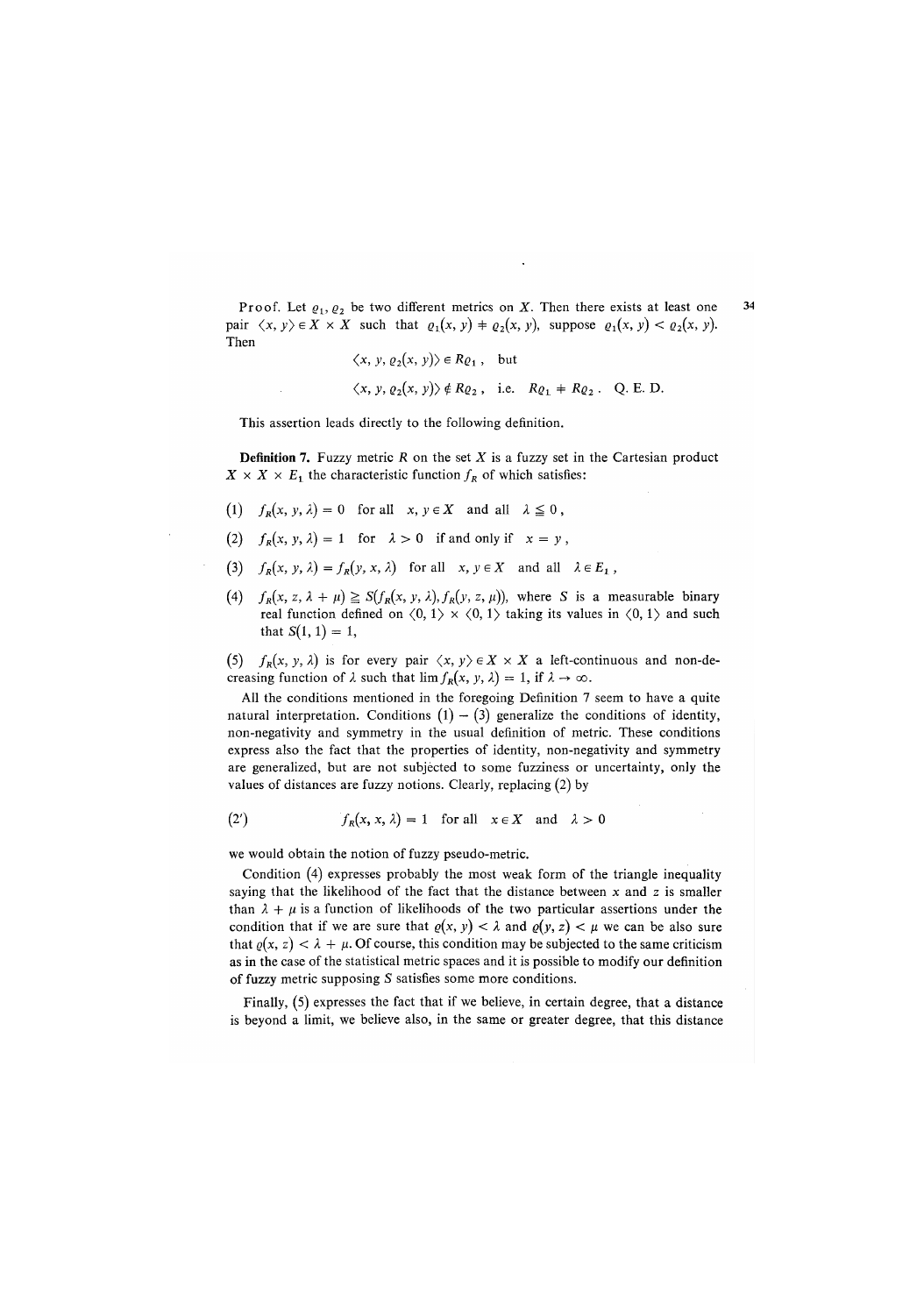is beyond any larger limit. Written in a slightly precized form: if the real  $f_R(x, y, \lambda)$ is understood as a degree of certainty that the distance  $\rho(x, y)$  is smaller than  $\lambda$ , it seems to be quite natural to request that for any  $\mu \geq \lambda$  the inequality  $f_R(x, y, \lambda) \leq$  $\leq f_R(x, y, \mu)$  should be valid. Hence, for every pair  $\langle x, y \rangle \in X \times X$  the function  $f_R(x, y, \lambda)$  should be a non-decreasing function of  $\lambda$ . The set of discontinuity points of such a function is at most countable, in every point of this type we define the function  $f_R$  to be a left-continuous one. Left continuity is chosen to enable to understand  $f_R(x, y, \lambda)$  as the degree of our belief that the distance between x and y is smaller than  $\lambda$ . Clearly, it is also possible to suppose  $f_R$  to be right-continuous in  $\lambda$ and to interprete the value  $f_R(x, y, \lambda)$  as the degree of our belief that the distance in question is smaller than or equal to *X.* The natural assumption of finiteness of any distance justifies the condition concerning the limit value of  $f_R(x, y, \lambda)$ .

Theorem 1. Any fuzzy metric *R* defined on *X* is equivalent to a statistical metric space  $\langle X, \mathcal{F} \rangle$  in the sense that for all  $x, y \in X$  and for all  $\lambda \in (-\infty, \infty)$ 

$$
f_R(x, y, \lambda) = F_{xy}(\lambda).
$$

Proof. Let *R* be a fuzzy metric on *X*. The conditions imposed to  $f_R$  imply that  $f_R(x, y, \lambda)$ , considered for any fixed pair  $\langle x, y \rangle \in X^2$  as a function of  $\lambda$ , posesses all the properties which a distribution function is to posess. Hence, mapping  $\mathcal F$ ascribing to  $\langle x, y \rangle$  the function  $F_{xy}(\lambda) = f_R(x, y, \lambda)$  defines a requested statistical metric space  $\langle X, \mathcal{F} \rangle$  on the set X. On the other side, considering a statistical metric space  $\langle X, \mathcal{F} \rangle$  and ascribing to every triple  $\langle x, y, \lambda \rangle$  from  $X \times X \times E_1$  the value  $F_{xx}(\lambda) \in (0, 1)$  we obtain, as can be easily seen when looking at the condition  $(1) - (5)$ of Definition 6, a fuzzy metric.

**Corollary**. Any special type of statistical metric spaces resulting from imposing some more conditions on the function *T* is equivalent, in the same sense as above, to the special type of fuzzy metrics resulting from imposing the same conditions on the function *S.* 

Theorem 2. Let *R* be a fuzzy metric on the set *X* satisfying the generalized triangle inequality in the sense of Menger

$$
f_R(x, y, \lambda + \mu) \geq T(f_R(x, z, \lambda), f_R(y, z, \mu)),
$$

where *T* is continuous and enables, for every  $n \geq 2$ , to define a Lebesgue-Stieltjes measure on the Cartesian product  $\langle 0, 1 \rangle^n$ . Then it is possible to construct a random function  $R(\omega, x, y)$  defined, for every  $\langle x, y \rangle$ , on a probability space  $(\Omega, \mathcal{S}, P)$  and such that

$$
P(\{\omega: R(\omega, x, y) < \lambda\}) = f_R(x, y, \lambda)\,,
$$

342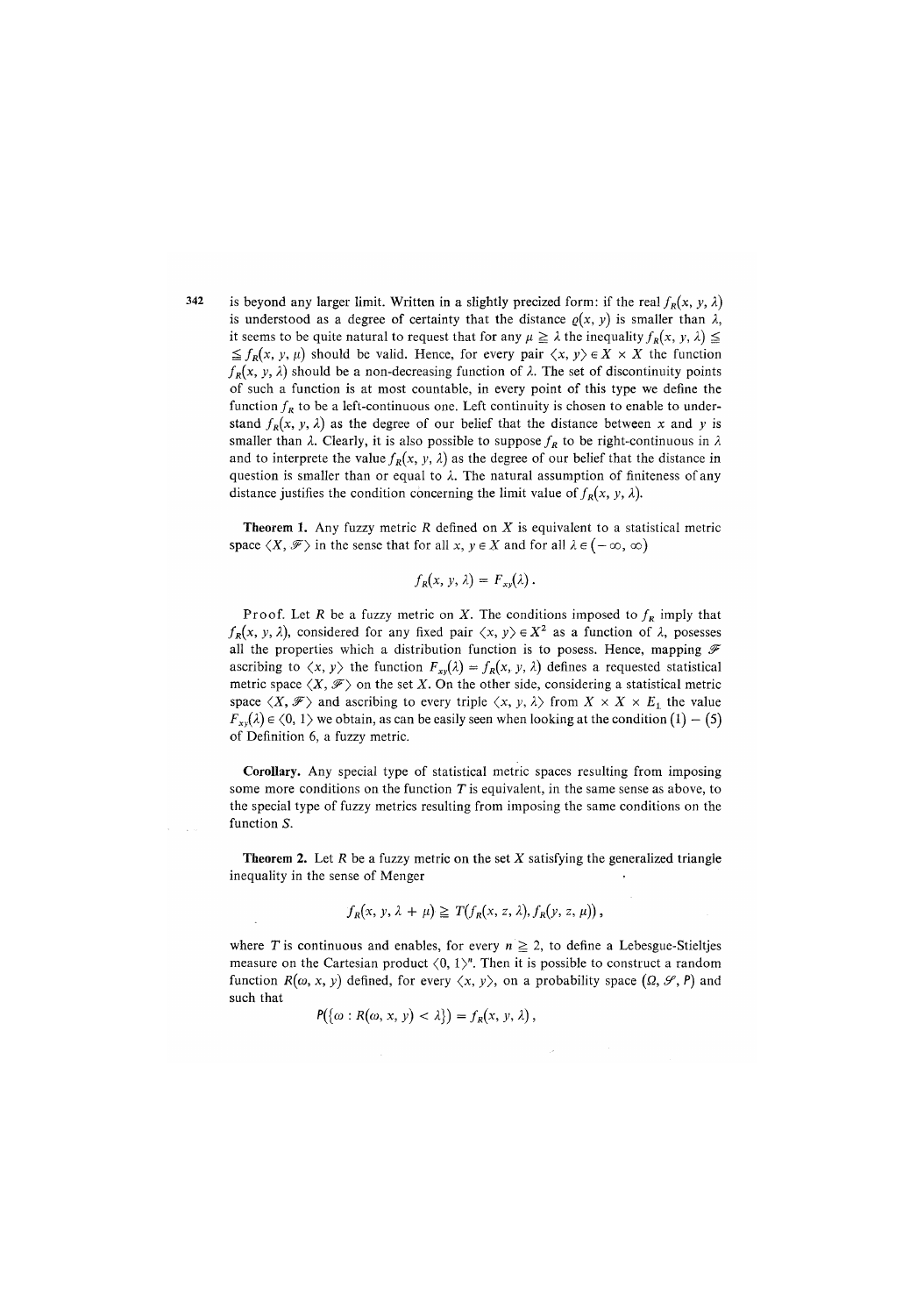$$
P(\{\omega : R(\omega, x, y) < \lambda + \mu\}) \geq T(P(\{\omega : R(\omega, x, z) < \lambda\}),
$$
\n
$$
P(\{\omega : R(\omega, y, z) < \mu\}))
$$

343

for every  $x, y, z \in X$ ,  $\lambda, \mu \in E_1$ .

Proof. Let  $x_1, y_1, x_2, y_2, \ldots, x_n, y_n \in X$ . For every such 2n-tuple we define the function  $F_{x_1y_1...x_ny_n}(\lambda_1, \lambda_2, ..., \lambda_n) = T_n(F_{x_1y_1}(\lambda_1), ..., F_{x_ny_n}(\lambda_n))$ 

where

$$
F_{x_i y_i}(\lambda_i) = f_R(x_i, y_i, \lambda_i), \quad i = 1, 2, ..., n,
$$

and

$$
T_n(a_1, a_2, ..., a_n) = T(a_1, T(a_2, T(a_3, ..., T(a_{n-1}, a_n)...)))
$$
.

The role of the basic space  $\Omega$  is played by the space of all real functions defined on  $X \times X$ . The only thing which rests is to check the Kolmogorov consistency conditions. Q. E. D.

The previous assertions deserve some more comment. It is a well-known fact, see e.g. [2], that it is possible to generalize the usual notion of convergence in such a way that the obtained generalization will be adequate for statistical metric spaces. Moreover, if *T* is continuous and satisfies the conditons of Menger space, then the covergence in the considered statistical metric space implies the Levy's convergence of distribution functions, see e.g. [4]. Theorem 1 and its corollary enable, hence, to "translate" the notion of convergence and other resulting from it topological notions into the language of fuzzy sets, fuzzy relations and fuzzy metrics. The authors feel that there is an intuitive difference between probability and fuzziness, even if both of these notions wish to describe some aspects of uncertainty connected with events and notions in surrounding us world. The further process of introducing fuzziness into the topological spaces theory seems to be a way enabling to achieve explicit results claiming this difference.

There are, as far as the authors know, two papers dealing with fuzzy topological spaces. In [5] the author follows the pattern used in the process of abstract definition of topological spaces and investigates in which measure this pattern can be followed supposing that instead of "usual" sets the fuzzy sets are considered. Another idea is explained in [6], where sets are again the "usual" ones, however, the property of belonging to the closure of a set is subjected to a fuzzification, in other words, the closures of sets are fuzzy sets. It is proved, in  $\lceil 6 \rceil$ , that this approach leads to some interesting results which are expressible in the terms of probability theory but which have not been studied or proved when some attempts to apply probability theory in topology were considered.

(Received April 8, 1974.)